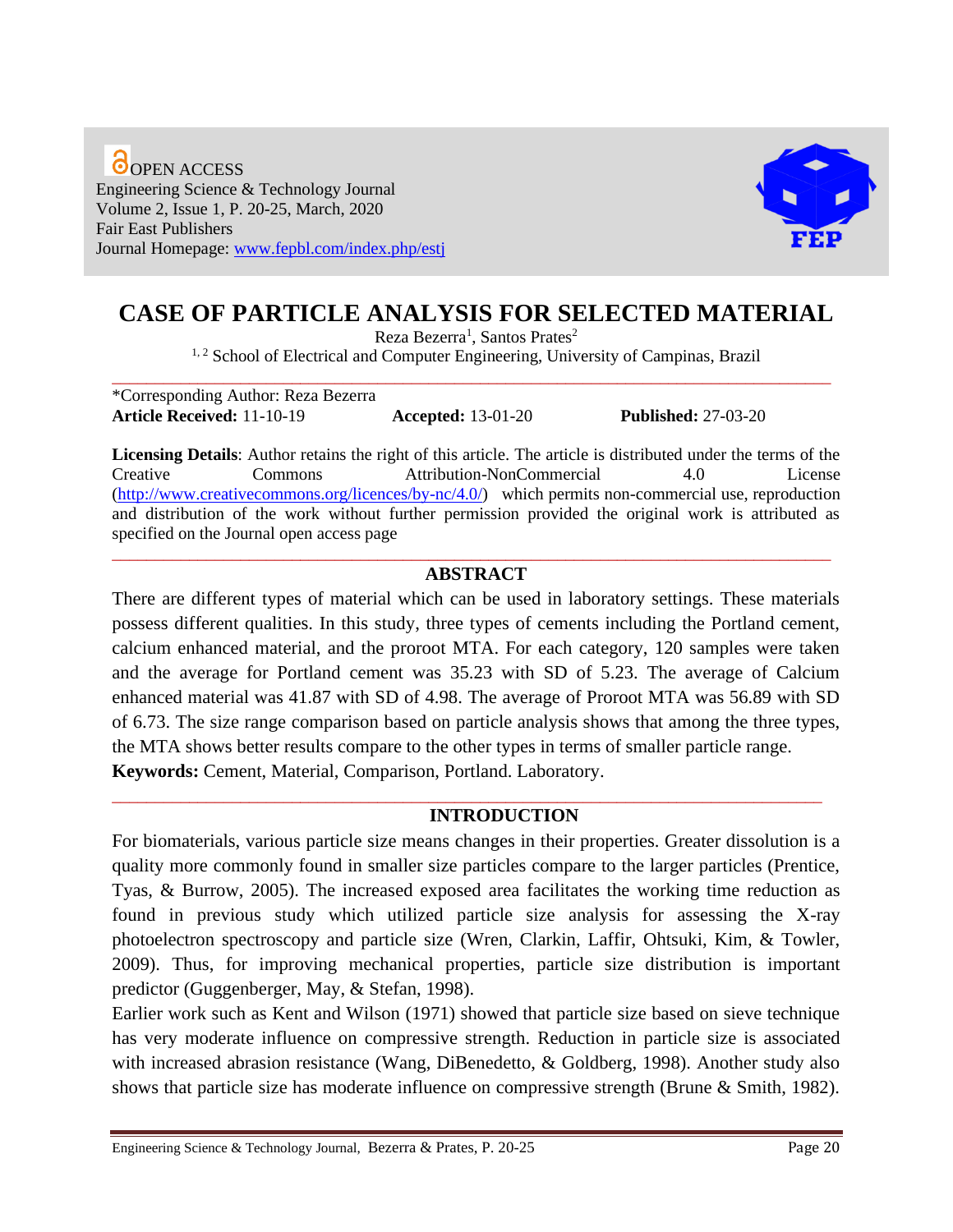Weakness of material is found to be influenced by larger mean particle size 6,7. A comparative study showed that materials with finer particle of about (3.4µm) were strong but too fast setting; while, material of larger particles of about  $(\sim 10 \mu m)$  forms a non-cohesive and clay like paste. Higher compressive strength is noted in smaller particles of material compare to the larger particles (Xie, Brantley, Culbertson, & Wang, 2000).

There are various methods of such analysis and laser diffraction is one popular method of material analysis (Locher, Sprung, & Korf, 1994). In this study, laser diffraction method is used for analyzing two modules of dry and wet dispersion. For dry powder, dry dispersion is utilized; while, for emulsions and suspensions, wet dispersion is utilized. The dispersing module named as CUVETTE is considered as best suited for small quantities of valuable products and in situation where there is danger of destruction of particles or droplet due to the pumping. The two versions namely the 50mL and 6mL cover the particle size range from 0.1 to 3500 µm (Lee, Monsef, & Torabinejad, 1993).

SEM is also used for appraising the particle size of materials (Torabinejad, Watson, & Ford, 1993). Higher mechanical strength can be achieved for smaller particle size by bringing reduction in grid size (Komabayashi & Spangberg, 2008). In this regard, it is important to mention that a root-end filling material labelled as 'Mineral Trioxide Aggregate' is introduced in the past (Camilleri, Montesin, Di Silvio, & Ford, 2005). It is mainly composed of Portland cement (Kogan, He, Glickman, & Watanabe, 2006). ProRoot mineral trioxide aggregate has similar particle distribution as Portland cement (Asgary, Parirokh, Eghbal, & Brink, 2004). The difference is that proroot mineral trioxide aggregate shows homogeneous image and equal particle sizes compare to the Portland cement which exhibits wider variety in its particle sizes (Asgary, Parirokh, Eghbal, & Brink, 2004). However, despite some favorable qualities, the clinical disadvantages of mineral trioxide aggregate include higher price, handling cost, and extended setting time (Camilleri, et al., 2005) The mineral trioxide aggregate has to be mixed with sterile water as recommended by manufacturers. While mixing, the material transforms in to sand-like granular mixture which is hard to condense and pose logistic challenges (Kogan, et al., 2006). Comparative studies of two types of material including mineral trioxide aggregate and Portland cement shows that these two shows some similarities in terms of chemical characteristics and both are biocompatible (Lee, et al., 1993). By bringing particle modifications, the handling characteristics can be changed according to the desired need. Calcium enriched mixture is also a type of material and is shown good qualities such as easier handling and shorter setting time, film thickness and improved flow (Lee, et al., 1993)

The objective of the present study is to make comparison of the particle size of three various materials including Portland cement, Calcium enriched mixture, and the proroot MTA.

## **EXPERIMENTAL DESIGN**

In the present study, three types of material including Portland cement, calcium enriched mixture, and proroot MTA were used in this experimental study. Particle size analyzer model namely disperser CUVETTE and HELOS were used with range measurement between 0.1 to 4000 µm. in the range of 0.1 to 4000 µm, the particle size analyzer is used for suspensions and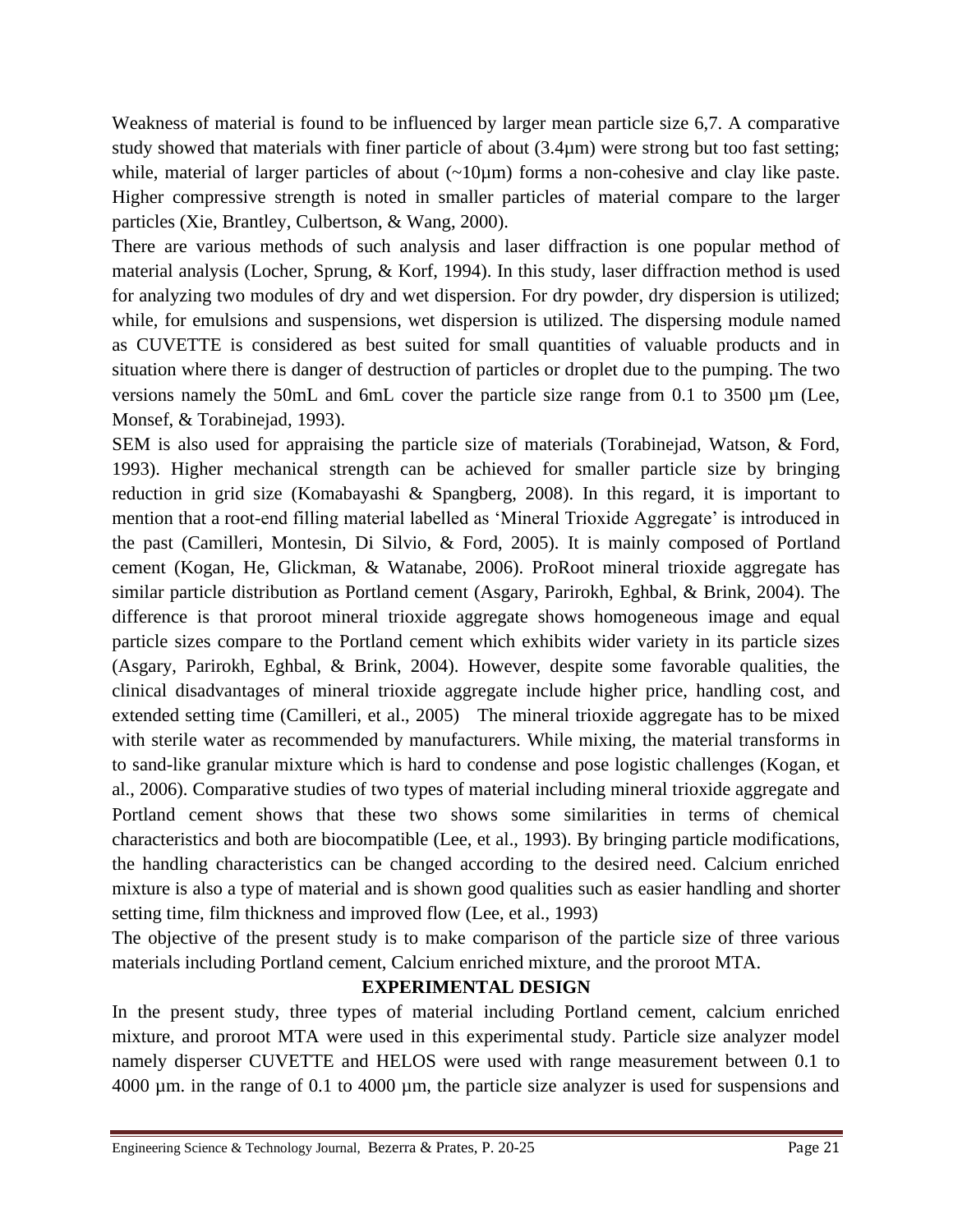emulsions using the wet technique. The technique of CUVETTE consists of two 6 mL glass tubes called model SM for measuring the particle size which were in the range of 0.1 to 40  $\mu$ m; while, for 50mL model US is used for particle size ranging from 0.30 to 4500  $\mu$ m. For prevention of sedimentation and ultra sound for dispersing particles, mixer is available. The key information including mixture speed, power of ultrasonic, time, measurement, and reference time were recorded. 50 mL of alcohol or 90% of ethanol is poured in glass tube of every sample and mixed with suitable alcohol which result in a creamy mixture. The resulting creamy mixture is slowly added with glass tube for making optical concentration ranging from 15 to 25%. Measurement is taken for dispersion of the particle sizes. The results are obtained and displayed in the table, charts, and interpretation as suitable.

| <b>RESULTS</b>                         |
|----------------------------------------|
| <b>Table 1: Descriptive Statistics</b> |

| <b>Material</b>           | <b>Sample</b>   | Average | <b>S.D.</b> | <b>Minimum</b> | <b>Maximum</b> |
|---------------------------|-----------------|---------|-------------|----------------|----------------|
| <b>Portland Cement</b>    | $\overline{20}$ | 35.23   | 5.23        | 4.98           | 52.0           |
| Calcium Enhanced Material | 120             | 41.87   | 4.98        | 5.93           | 99.0           |
| Proroot MTA               | 20              | 56.89   | 6.73        | 7.54           | 90.0           |

The results show that for Portland cement, the minimum is 4.98, maximum is 52 and average is 35.23. For calcium enhanced material, the minimum is 5.93, maximum is 99 and average is 41.87. For Proroot MTA, the minimum is 7.54, maximum is 90, and average is 56.89.

| Size range $(\mu m)$ | <b>PC-Count</b> | $PC-$ % | <b>CEM-Count</b> | $CEM-%$ | <b>MTA-Count</b> | $MTA-%$ |
|----------------------|-----------------|---------|------------------|---------|------------------|---------|
| $1 - 3$              | 34              | 28.33   | 33               | 27.5    | 32               | 26.67   |
| $3.1 - 4.5$          | 20              | 16.67   | 37               | 30.83   | 26               | 21.67   |
| $4.6 - 6$            | 19              | 15.83   | 21               | 17.5    | 21               | 17.50   |
| $6.1 - 10$           | 32              | 26.67   | 18               | 15      | 19               | 15.83   |
| Above 10             | 15              | 12.50   | 11               | 9.17    | 22               | 18.33   |
| <b>Total</b>         | 120             | 100     | <b>120</b>       | 100     | <b>120</b>       | 100     |

**Table 2: Distribution of Particle Sizes between 0.5-30 µm related to Sample Materials**



**Figure 1: Distribution of Particle Sizes between 0.5-30 µm related to Sample Materials**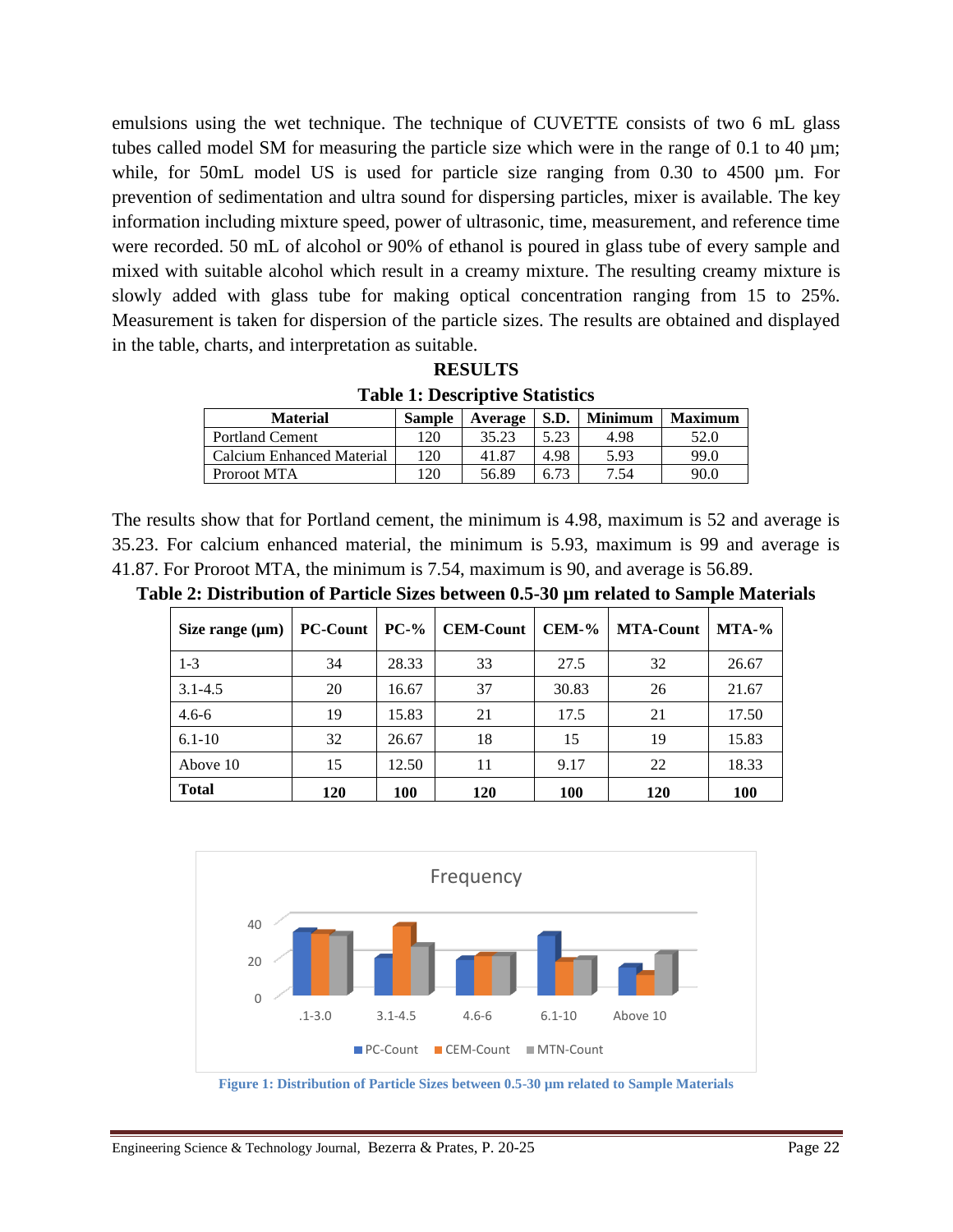

**Figure 2: Distribution of Particle Sizes between 0.5-30 µm related to Sample Materials**

The results show that on aggregate percentage basis, the material studied in the study including Portland cement, calcium enhanced material, and MTA showed no significant differences. For PC count, the size range was  $34$  for  $1-3 \mu m$ ;  $20$  for  $3.1$  to  $4.5 \mu m$ ;  $19$  for  $4.6$  to  $6 \mu m$ ;  $32$  for  $6.1$ to 10  $\mu$ m; and 15 for above 10  $\mu$ m. Percentage wise, the number comes to 28.33% for 1-3  $\mu$ m; 16.67% for 3.1 to 4.5 µm; 15.83% for 4.6 to 6 µm; 26.67% for 6.1 to 10 µm; and 12.5% for above 10  $\mu$ m.

For calcium enhanced material count, the size range was 33 for 1-3 µm; 37 for 3.1 to 4.5 µm; 21 for 4.6 to 6  $\mu$ m; 18 for 6.1 to 10  $\mu$ m; and 11 for above 10  $\mu$ m. Percentage wise, the number comes to 27.5% for 1-3 µm; 30.83% for 3.1 to 4.5 µm; 17.5% for 4.6 to 6 µm; 15% for 6.1 to 10  $\mu$ m; and 9.17% for above 10  $\mu$ m

For MTA count, the size range was 32 for 1-3  $\mu$ m; 26 for 3.1 to 4.5  $\mu$ m; 21 for 4.6 to 6  $\mu$ m; 19 for 6.1 to 10  $\mu$ m; and 22 for above 10  $\mu$ m. Percentage wise, the number comes to 26.67% for 1-3 µm; 21.67% for 3.1 to 4.5 µm; 17.5% for 4.6 to 6 µm; 15.83% for 6.1 to 10 µm; and 18.33% for above 10 um

## **Discussion**

The material used in the study were water based so mixing these materials with water could induce hydration reaction. Hence, we used alcohol as a replacement of water for preparing the material for the experiment purpose. Other studies such as 18 and 19 also utilized similar type of suspension. The studies also report that dentin tubules density and direction are mostly irregular for human teeth 32. The dentin tubules average diameter is about 2 to 5  $\mu$ m. the material used in this study had smaller size in terms of particles and they can easily penetrate in human teeth tubules which can help in creating a hydraulic seal 19. These penetrating particles shows good alkalinity through dentin tubules and may act as the source of ion release which leads to the high local pH and less chances of reduction due to the buffering in dentin 34.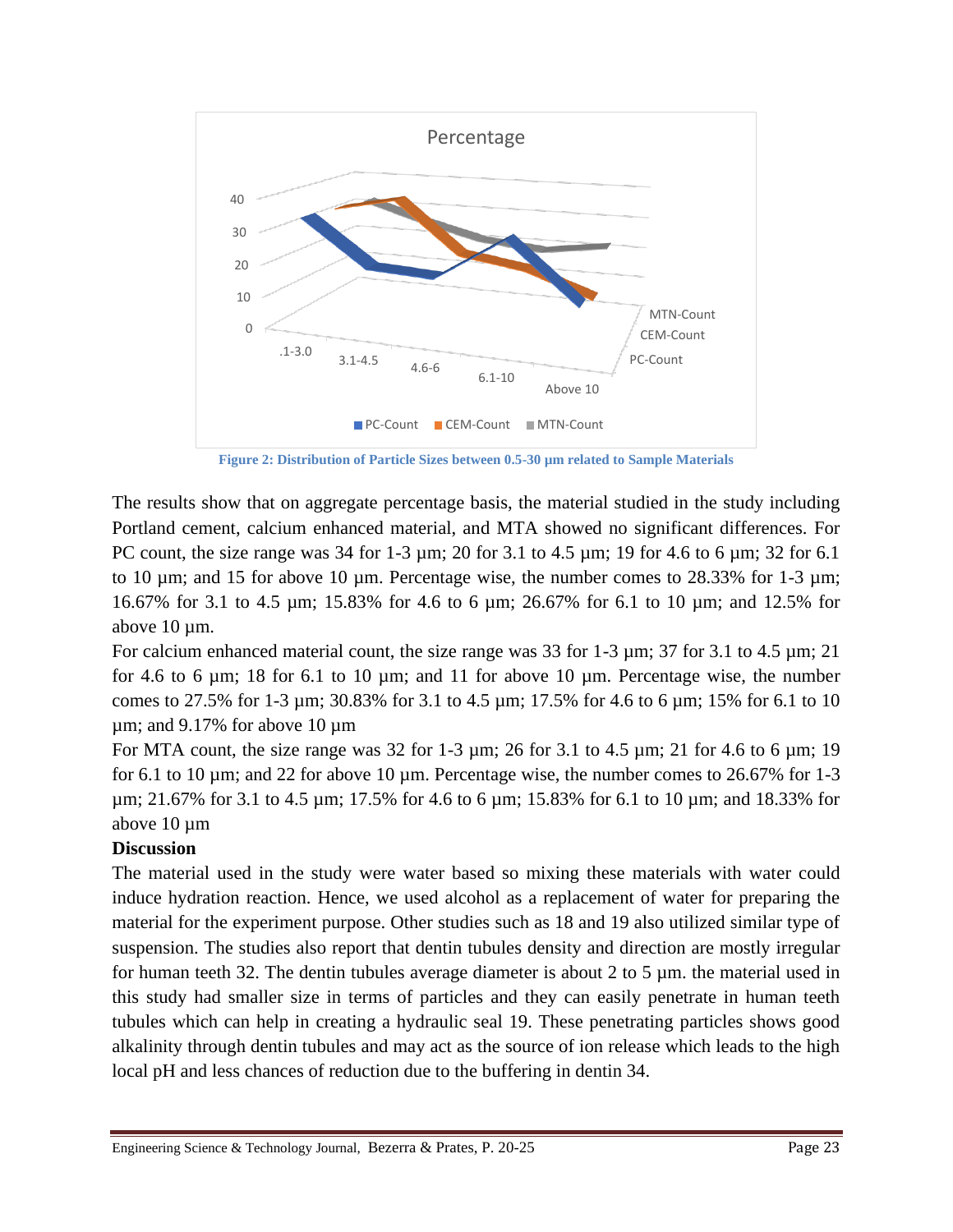The results of the study show that while comparing the difference between MTA and Portland cement, the MTA showed more percentage of particles in smaller range; while, in chemical enhanced material and Portland cement, the distribution is more in middle and large size particles. This leads to this conclusion that MTA cement has better desirable properties based on particle analysis especially for laboratory uses.

#### **CONCLUSION**

The study purpose was to conduct the comparison of three types of material including Portland cement, calcium enhanced material, and the MTA. The result of particle analysis shows that Portland cement and calcium enhanced material have bigger particles compare to the MTA. the conclusion of the study is that MTA can show better properties based on its small size particles.

#### **References**

- Asgary, S., Parirokh, M., Eghbal, M. J., & Brink, F. (2004). A comparative study of white mineral trioxide aggregate and white Portland cements using X‐ray microanalysis. *Australian Endodontic Journal*, *30*(3), 89-92.
- Brune, D., & Smith, D. (1982). Microstructure and strength properties of silicate and glass ionomer cements. *Acta Odontologica Scandinavica*, *40*(6), 389-396.
- Camilleri, J., Montesin, F. E., Di Silvio, L., & Pitt Ford, T. R. (2005). The chemical constitution and biocompatibility of accelerated Portland cement for endodontic use. *International endodontic journal*, *38*(11), 834-842.
- Cattani-Lorente, M. A., Godin, C., & Meyer, J. M. (1994). Mechanical behavior of glass ionomer cements affected by long-term storage in water. *Dental Materials*, *10*(1), 37-44.
- Gladys, S., Van Meerbeek, B., Braem, M., Lambrechts, P., & Vanherle, G. (1997). Comparative physico-mechanical characterization of new hybrid restorative materials with conventional glass-ionomer and resin composite restorative materials. *Journal of Dental Research*, *76*(4), 883-894.
- Guggenberger, R., May, R., & Stefan, K. P. (1998). New trends in glass-ionomer chemistry. *Biomaterials*, *19*(6), 479-483.
- Kent, B. E., & Wilson, A. D. (1971). Dental Silicate Cements: XV. Effect of Particle Size of the Powder. *Journal of dental research*, *50*(6), 1616-1620.
- Kogan, P., He, J., Glickman, G. N., & Watanabe, I. (2006). The effects of various additives on setting properties of MTA. *Journal of endodontics*, *32*(6), 569-572.
- Komabayashi, T., & Spångberg, L. S. (2008). Comparative analysis of the particle size and shape of commercially available mineral trioxide aggregates and Portland cement: a study with a flow particle image analyzer. *Journal of endodontics*, *34*(1), 94-98.
- Lee, S. J., Monsef, M., & Torabinejad, M. (1993). Sealing ability of a mineral trioxide aggregate for repair of lateral root perforations. *Journal of endodontics*, *19*(11), 541-544.
- Locher, F. W., Sprung, S., & Korf, P. (1973). Effects in grinding on cement properties. *ZKG Int*, *26*, 349-355.